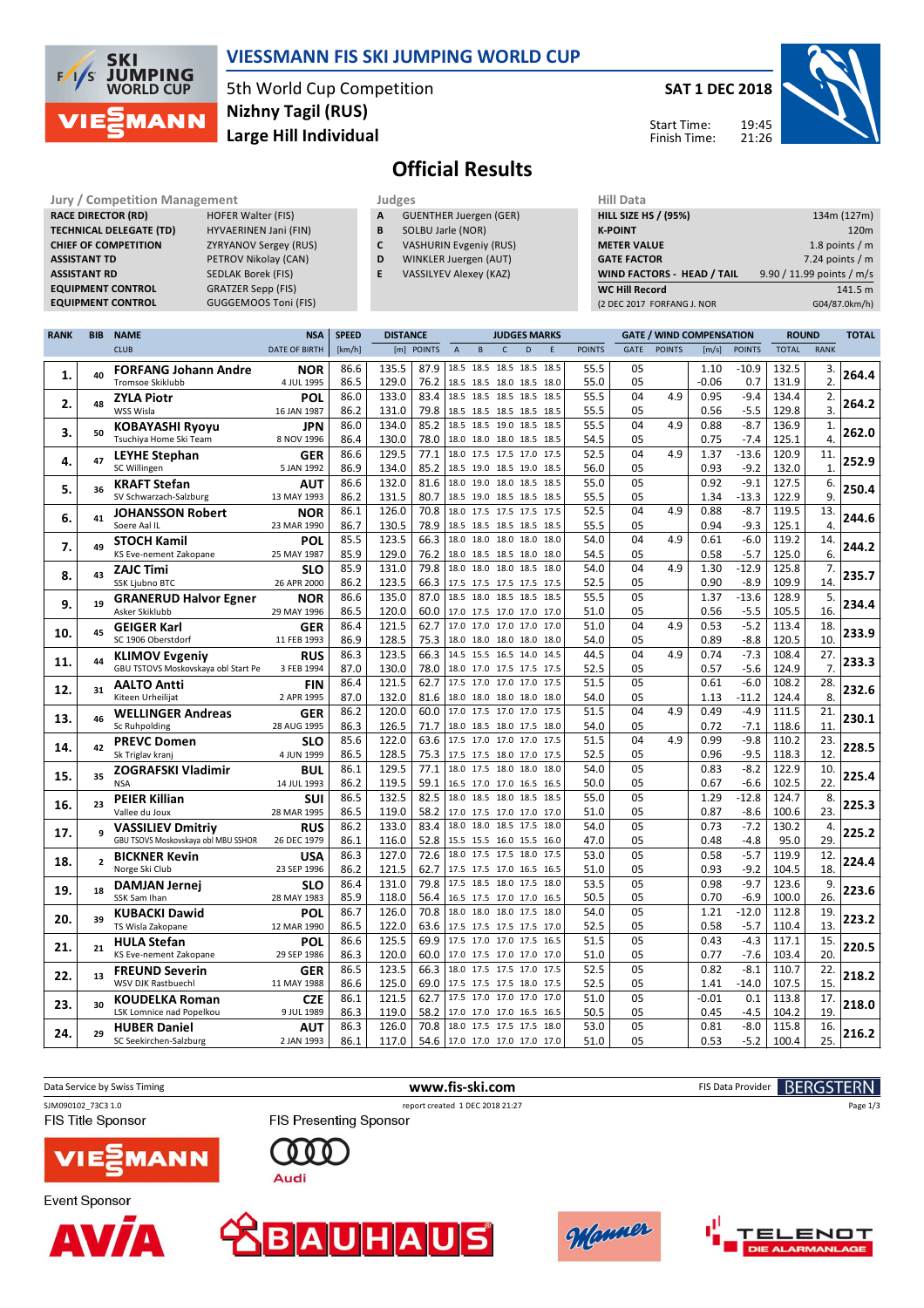

#### **VIESSMANN FIS SKI JUMPING WORLD CUP**

5th World Cup Competition **Large Hill Individual Nizhny Tagil (RUS)**

**SAT 1 DEC 2018**

Start Time: Finish Time:



## **Official Results**

| <b>RANK</b> | <b>BIB</b> | <b>NAME</b>                      | <b>NSA</b>           | <b>SPEED</b> | <b>DISTANCE</b> |                                 |      |  | <b>JUDGES MARKS</b>      |               |             | <b>GATE / WIND COMPENSATION</b> |         |               | <b>ROUND</b> |             | <b>TOTAL</b> |
|-------------|------------|----------------------------------|----------------------|--------------|-----------------|---------------------------------|------|--|--------------------------|---------------|-------------|---------------------------------|---------|---------------|--------------|-------------|--------------|
|             |            | <b>CLUB</b>                      | <b>DATE OF BIRTH</b> | [km/h]       |                 | [m] POINTS                      |      |  |                          | <b>POINTS</b> | <b>GATE</b> | <b>POINTS</b>                   | [m/s]   | <b>POINTS</b> | <b>TOTAL</b> | <b>RANK</b> |              |
| 25.         |            | LANISEK Anze                     | <b>SLO</b>           | 86.3         | 120.5           | 60.9 17.0 17.5 17.0 17.5 17.0   |      |  |                          | 51.5          | 05          |                                 | 0.32    | $-3.2$        | 109.2        | 24.         | 213.9        |
|             |            | <b>Ssk Menges</b>                | 20 APR 1996          | 86.2         | 121.0           | 61.8   17.0 17.5 17.5 17.0 17.5 |      |  |                          | 52.0          | 05          |                                 | 0.92    | $-9.1$        | 104.7        | 17.         |              |
| 26.         |            | <b>TROFIMOV Roman Sergeevich</b> | <b>RUS</b>           | 86.0         | 123.0           | 65.4                            |      |  | 17.0 18.0 17.5 18.0 17.0 | 52.5          | 05          |                                 | 1.00    | $-9.9$        | 108.0        | 29.         | 210.9        |
|             |            | Sdushor CSP N. Novgorod          | 19 NOV 1989          | 85.9         | 116.0           | 52.8 17.0 17.0 17.0 17.0 16.5   |      |  |                          | 51.0          | 05          |                                 | 0.09    | $-0.9$        | 102.9        | 21.         |              |
| 27.         |            | <b>NAKAMURA Naoki</b>            | JPN                  | 86.2         | 119.5           | 59.1                            |      |  | 16.5 16.5 17.0 16.5 16.5 | 49.5          | 05          |                                 | $-0.27$ | 3.2           | 111.8        | 20.         | 209.3        |
|             |            | Tokai Univ.                      | 19 SEP 1996          | 86.3         | 117.0           | 54.6   17.0 17.0 17.0 16.5 17.0 |      |  |                          | 51.0          | 05          |                                 | 0.82    | $-8.1$        | 97.5         | 28.         |              |
| 28.         |            | <b>DESCHWANDEN Gregor</b>        | <b>SUI</b>           | 86.5         | 122.5           | 64.5                            |      |  | 17.5 17.0 17.0 16.5 17.5 | 51.5          | 05          |                                 | 0.76    | $-7.5$        | 108.5        | 26.         | 209.1        |
|             |            | Horw                             | 27 FEB 1991          | 86.4         | 120.0           | 60.0 17.0 16.5 17.0 16.5 16.0   |      |  |                          | 50.0          | 05          |                                 | 0.95    | $-9.4$        | 100.6        | 23.         |              |
| 29.         |            | <b>KOZISEK Cestmir</b>           | <b>CZE</b>           | 86.4         | 122.5           | 64.5                            |      |  | 17.0 17.0 17.0 17.0 17.0 | 51.0          | 05          |                                 | 0.80    | $-7.9$        | 107.6        | 30.         | 207.3        |
|             |            | LSK Lomnice nad Popelkou         | 9 NOV 1991           | 86.7         | 119.0           | 58.2 17.0 16.5 17.0 16.5 17.0   |      |  |                          | 50.5          | 05          |                                 | 0.91    | $-9.0$        | 99.7         | 27.         |              |
| 30.         |            | <b>KOBAYASHI Junshiro</b>        | JPN                  | 86.3         | 124.5           | 68.1                            | 17.5 |  | 17.5 17.5 17.0 17.5      | 52.5          | 05          |                                 | 1.20    | $-11.9$       | 108.7        | 25.         | 200.6        |
|             |            | Megmilk Snow Brand Ski Team      | 11 JUN 1991          | 86.1         | 112.5           | 46.5 17.0 16.5 16.5 16.0 16.5   |      |  |                          | 49.5          | 05          |                                 | 0.41    | $-4.1$        | 91.9         | 30.         |              |

|     |    |                                                             |                           |      |       |      | not qualified for 2nd round   |      |    |         |         |       |     |       |
|-----|----|-------------------------------------------------------------|---------------------------|------|-------|------|-------------------------------|------|----|---------|---------|-------|-----|-------|
| 31. | 16 | <b>BOYD-CLOWES Mackenzie</b><br>Altius Nordic Ski Club      | <b>CAN</b><br>13 JUL 1991 | 86.5 | 122.5 |      | 64.5 17.5 17.5 17.0 17.0 17.0 | 51.5 | 05 | 1.02    | $-10.1$ | 105.9 | 31. | 105.9 |
| 32. | 33 | <b>EISENBICHLER Markus</b><br><b>TSV Siegsdorf</b>          | <b>GER</b><br>3 APR 1991  | 86.5 | 122.0 | 63.6 | 17.0 17.5 17.0 16.5 17.0      | 51.0 | 05 | 0.91    | $-9.0$  | 105.6 | 32. | 105.6 |
| 33. | 25 | <b>FANNEMEL Anders</b><br>Hornindal II                      | <b>NOR</b><br>13 MAY 1991 | 86.4 | 119.0 | 58.2 | 17.0 17.0 17.0 15.5 17.0      | 51.0 | 05 | 0.47    | $-4.7$  | 104.5 | 33. | 104.5 |
| 34. | 27 | <b>SCHLIERENZAUER Gregor</b><br>SV Innsbruck-Bergisel-Tirol | <b>AUT</b><br>7 JAN 1990  | 86.5 | 119.0 | 58.2 | 17.0 17.5 17.0 17.0 17.5      | 51.5 | 05 | 0.56    | $-5.5$  | 104.2 | 34. | 104.2 |
| 35. |    | <b>KASAI Noriaki</b><br>Tsuchiya Home Ski Team              | <b>JPN</b><br>6 JUN 1972  | 85.8 | 119.0 |      | 58.2 17.0 17.5 17.0 16.5 17.0 | 51.0 | 05 | 0.52    | $-5.1$  | 104.1 | 35. | 104.1 |
| 36. | 12 | <b>KOT Maciej</b><br>AZS Zakopane                           | POL<br>9 JUN 1991         | 86.2 | 121.0 | 61.8 | 17.0 17.0 17.0 16.5 17.0      | 51.0 | 05 | 1.04    | $-10.3$ | 102.5 | 36. | 102.5 |
| 37. |    | <b>RINGEN Sondre</b><br><b>Baekkelagets SK</b>              | <b>NOR</b><br>9 OCT 1996  | 86.5 | 118.0 | 56.4 | 17.0 17.0 17.0 16.5 17.0      | 51.0 | 05 | 0.64    | $-6.3$  | 101.1 | 37. | 101.1 |
| 38. | 15 | <b>INSAM Alex</b><br><b>GS FIAMME ORO</b>                   | <b>ITA</b><br>19 DEC 1997 | 86.4 | 121.0 | 61.8 | 17.0 17.5 17.0 17.0 17.0      | 51.0 | 05 | 1.27    | $-12.6$ | 100.2 | 38. | 100.2 |
| 39. | 22 | <b>ASCHENWALD Philipp</b><br>SC Mayerhofen-Tirol            | <b>AUT</b><br>12 NOV 1995 | 86.4 | 112.5 | 46.5 | 16.5 16.5 16.5 16.0 16.5      | 49.5 | 05 | $-0.18$ | 2.2     | 98.2  | 39. | 98.2  |
| 40. | 32 | <b>FREITAG Richard</b><br>SG Nickelhuette Aue               | <b>GER</b><br>14 AUG 1991 | 86.3 | 117.0 | 54.6 | 17.0 17.0 17.0 16.5 16.5      | 50.5 | 05 | 0.81    | $-8.0$  | 97.1  | 40. | 97.1  |
| 41. | 3  | <b>TAKEUCHI Taku</b><br>Kitano Construction Corp. Ski Club  | <b>JPN</b><br>20 MAY 1987 | 86.7 | 116.0 | 52.8 | 16.5 16.5 16.5 17.0 16.5      | 49.5 | 05 | 0.58    | $-5.7$  | 96.6  | 41. | 96.6  |
| 42. | 26 | <b>POLASEK Viktor</b><br>Sk Nove mesto na morave            | <b>CZE</b><br>18 JUL 1997 | 86.3 | 115.5 | 51.9 | 16.5 16.5 16.5 16.5 16.5      | 49.5 | 05 | 0.49    | $-4.9$  | 96.5  | 42. | 96.5  |
| 43. | 28 | <b>SIEGEL David</b><br>SV Baiersbronn                       | <b>GER</b><br>28 AUG 1996 | 86.4 | 112.5 | 46.5 | 17.0 16.0 16.5 16.0 16.5      | 49.0 | 05 | 0.08    | $-0.8$  | 94.7  | 43. | 94.7  |
| 44. |    | <b>ITO Daiki</b><br>Megmilk Snow Brand Ski Team             | <b>JPN</b><br>27 DEC 1985 | 86.3 | 116.5 | 53.7 | 17.0 17.0 16.5 16.5 17.0      | 50.5 | 05 | 0.98    | $-9.7$  | 94.5  | 44. | 94.5  |
| 45. |    | <b>NAZAROV Mikhail</b><br>Moscow Region TSSP                | <b>RUS</b><br>14 OCT 1994 | 86.2 | 117.5 | 55.5 | 17.0 16.5 16.5 16.0 16.0      | 49.0 | 05 | 1.14    | $-11.3$ | 93.2  | 45. | 93.2  |
| 46. | 17 | <b>TANDE Daniel Andre</b><br>Kongsberg If                   | <b>NOR</b><br>24 JAN 1994 | 87.1 | 115.5 | 51.9 | 17.0 16.0 17.0 15.5 15.5      | 48.5 | 05 | 0.79    | $-7.8$  | 92.6  | 46. | 92.6  |
| 47. | 38 | <b>WOLNY Jakub</b><br>LKS Klimczok Bystra                   | POL<br>15 MAY 1995        | 86.4 | 114.0 | 49.2 | 16.5 16.5 16.5 16.0 16.5      | 49.5 | 05 | 0.81    | $-8.0$  | 90.7  | 47. | 90.7  |
| 48. | 10 | <b>SCHULER Andreas</b><br>Einsiedeln                        | <b>SUI</b><br>30 DEC 1995 | 86.3 | 112.0 | 45.6 | 16.0 16.0 16.5 16.0 16.5      | 48.5 | 05 | 0.54    | $-5.3$  | 88.8  | 48. | 88.8  |
| 49. | 14 | <b>MAATTA Jarkko</b><br>Kainuun Hiihtoseura                 | <b>FIN</b><br>28 DEC 1994 | 86.5 | 108.0 | 38.4 | 16.0 16.0 16.0 16.0 16.0      | 48.0 | 05 | 0.11    | $-1.1$  | 85.3  | 49. | 85.3  |
| 50. | 24 | <b>MOGEL Zak</b><br>Ssk Ljubno btc                          | <b>SLO</b><br>2 MAR 2001  | 86.1 | 110.0 | 42.0 | 15.0 14.5 15.0 14.5 15.0      | 44.5 | 05 | 0.80    | $-7.9$  | 78.6  | 50. | 78.6  |





**Data Service by Swiss Timing www.fis-ski.com** FIS Data Provider **BERGSTERN** 

FIS Title Sponsor

**Event Sponsor** 

AVÍA



0 O O Audi







Page 2/3